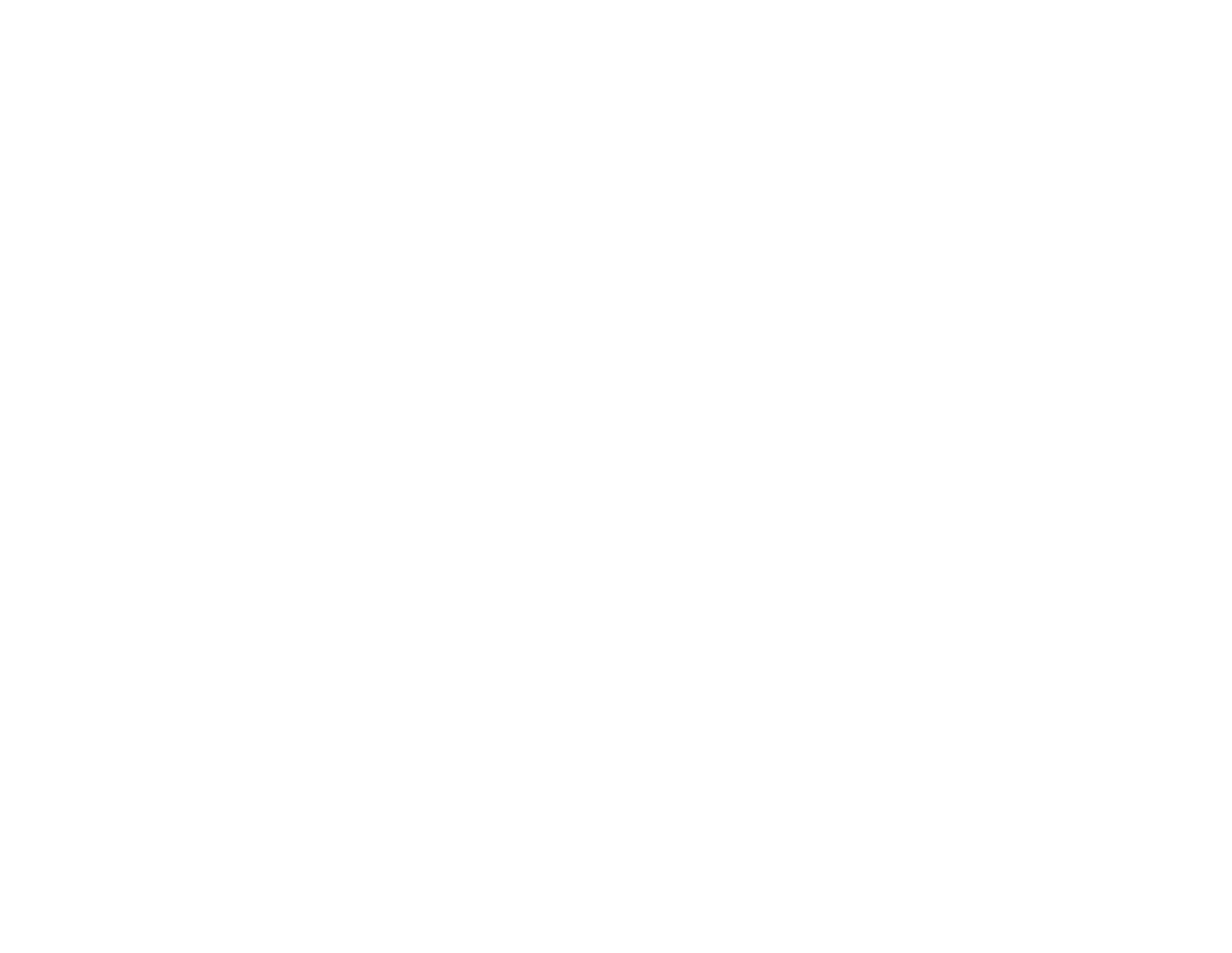## **IV.***PROBLEM IDENTIFICATION AND ANALYSIS*

### **SAFETY AND ENVIRONMENT**

### *A. Pedestrian Safety:*

Site visits to the neighborhood indicate that there is a fair amount of pedestrian activity throughout the day. Concerns have been raised by residents that pedestrian crossings along N. Hollywood and Springdale Street are not very visible or are non existent in key crossing areas.

The safety of school age children is a major concern as there does not appear to be a safe designated walking route to the neighborhood schools. The intersection at Howell and Springdale streets is a key crossing area for students who attend Cypress Middle School. The crosswalk is not as visible as it could be to motorists and the crosswalk does not have a school crossing guard.

A safe route to school grant was submitted in the Spring of 2007 for Springdale Elementary School located off N. Hollywood Street. The grant application put an emphasis on infrastructure improvements along Hollywood that would create a pedestrian bridge over Cypress Creek. The grant application was recently not selected for funding but improvements to the area still need to be pursued.

Other areas of concern include poorly marked crosswalks near key activity centers such as the Hollywood Community Center that also includes a branch of the public library and the Health Loop.

Table 15 Vehicles per Household

| Census<br>tract | Total<br>housing<br>units | Percent Occupied Housing Units with |                      |                       |                       |
|-----------------|---------------------------|-------------------------------------|----------------------|-----------------------|-----------------------|
|                 |                           | no                                  |                      | 2                     | 3                     |
|                 |                           | vehicles<br>available               | vehicle<br>available | vehicles<br>available | vehicles<br>available |
| 6               | 1,290                     | 26.4                                | 49.6                 | 17.4                  | 6.6                   |
| 7               | 2,551                     | 19.7                                | 49.6                 | 23.3                  | 7.4                   |
| 8               | 1,263                     | 33.2                                | 43.8                 | 19.1                  | 3.9                   |
| 9               | 1,528                     | 32.0                                | 43.7                 | 18.7                  | 5.6                   |



Missing crosswalk at intersection N. Hollywood Street sidewalk Hollywood & Peres near community crossing Cypress Creek. center.

The conditions of sidewalks in the neighborhood are substandard in most areas. In the City of Memphis, adjacent property owners are responsible for maintaining the sidewalks. Signs of neglect such as cracked and weeded sidewalks can be seen throughout the neighborhood. The City will needs to address sidewalks that are not ADA compliant. Obstructions such as fire hydrants and utility poles placed in the path of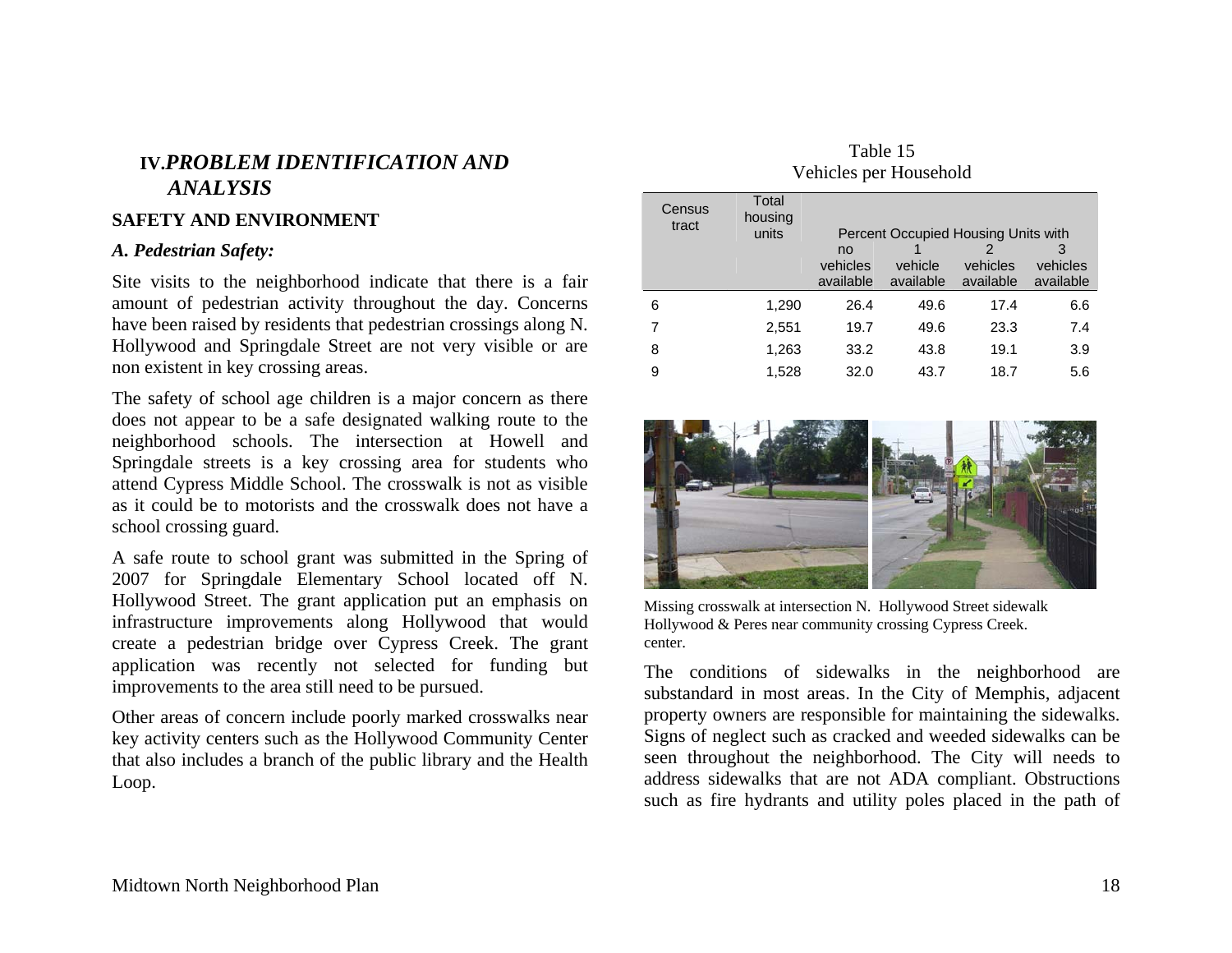pedestrians present accessibility problems to people in wheel chairs. Tip downs at curbs also need to be brought into ADA compliance in some areas throughout the neighborhood



West side of Springdale Springdale St. near Cypress Middle School northbound. Fire hydrant crossing. and utility pole create obstruction.

### *B. Traffic Circulation*

Major roads in the study area include Jackson, Chelsea, and N. Hollywood Street. According to recent traffic counts, the total volumes of traffic has remained fairly constant over the past three years. Roads in the study area do not exceed capacity levels. Residents have expressed concern about speeds along Hollywood although no formal study has been done to determine if the concerns are valid.

Because of the sizeable amount of pedestrian activity and traffic along Hollywood and the recent re-pavement of the street, traffic calming measures that provide pedestrians with more security such as pedestrian refuges or curb extensions at major pedestrian crossings need to be explored and implemented.

## *C. Environmental Hazards*

Problems with trash and litter are common throughout the neighborhood with 10% of parcels showing some type of problem with overgrown vegetation or litter. Vacant lots and abandoned buildings are a major contributor to the problem. The abandoned Tupelo Apartments property was one of the worst examples of illegal dumping but is being razed by the City.



On site junk storage in the neighborhood.

Heavily polluted areas such as Cypress Creek and the Wolf River are two waterways that residents have not been able to enjoy the natural habitat due to contamination. Industrial pollution over the years has severely impacted the safety of these waterways. The North Hollywood Dump was on the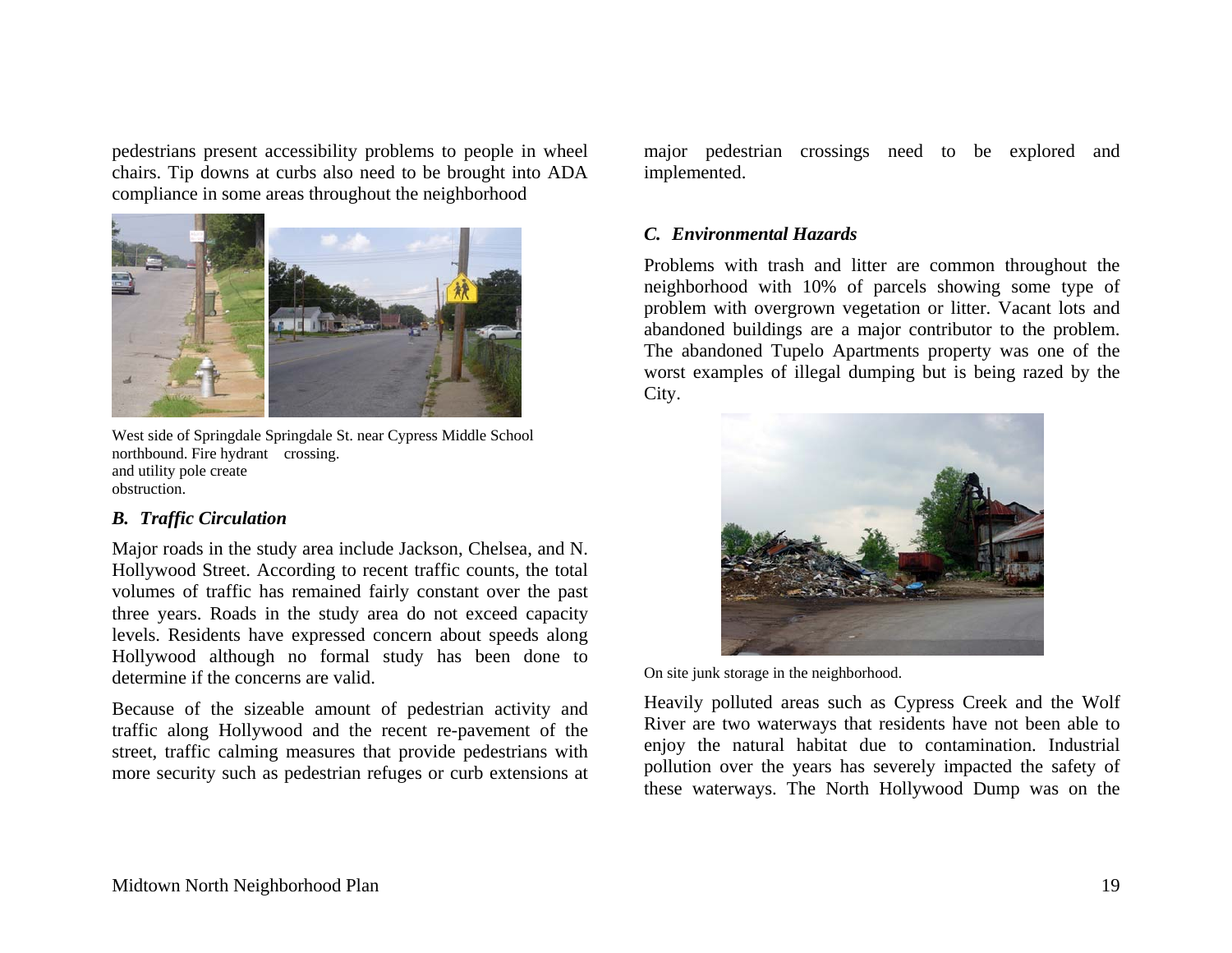National Priority Superfund list; the dump is located on a 70 acre site along the Wolf River. The site has been fenced off in order to limit access to the river from the neighborhood. Pesticide-related compounds and heavy metals have been detected on the site beginning in the early 1980's. Contamination was found in drums that were removed from the site. By the mid 1990's capping and grading of the landfill was completed and the site was removed from the National Priority List. Long term monitoring of groundwater, surface water, and fish near and at the site continues to this day. It is not clear if this site could someday be opened for some public use.

Cypress Creek is a concrete channel that travels across the neighborhood south of Chelsea Avenue and eventually carries storm water runoff into the Wolf River. To improve drainage and control flooding, a concrete liner was installed and the creek channel was straightened in the mid 1960's. During the construction of the liner, some sediment from the bottom of the creek was used to fill in low spots along the bank of the creek. Prior to 1963, industries in or near the study area, most notably Velsicol Chemical Company had discharged wastewater into Cypress Creek. In 2005, the Tennessee Department of Health investigated the possibility of contamination along the creek and identified pesticide and chemical contamination in the soil. Velsicol has been working on remediating the problem on residential properties where concentrations of chemicals were determined unsafe. Once those properties are mitigated Velsicol will then begin the removal of contaminated soil along non-residential areas.



Cypress Creek



Cypress Creek near Cypress Middle School

## *D. Illegal activity:*

Crime activity was a common subject at several neighborhood meetings. The most frequent complaint with neighborhood residents and business owners alike is in regard to the illegal activity centered at the Hollywood Car Wash. During the day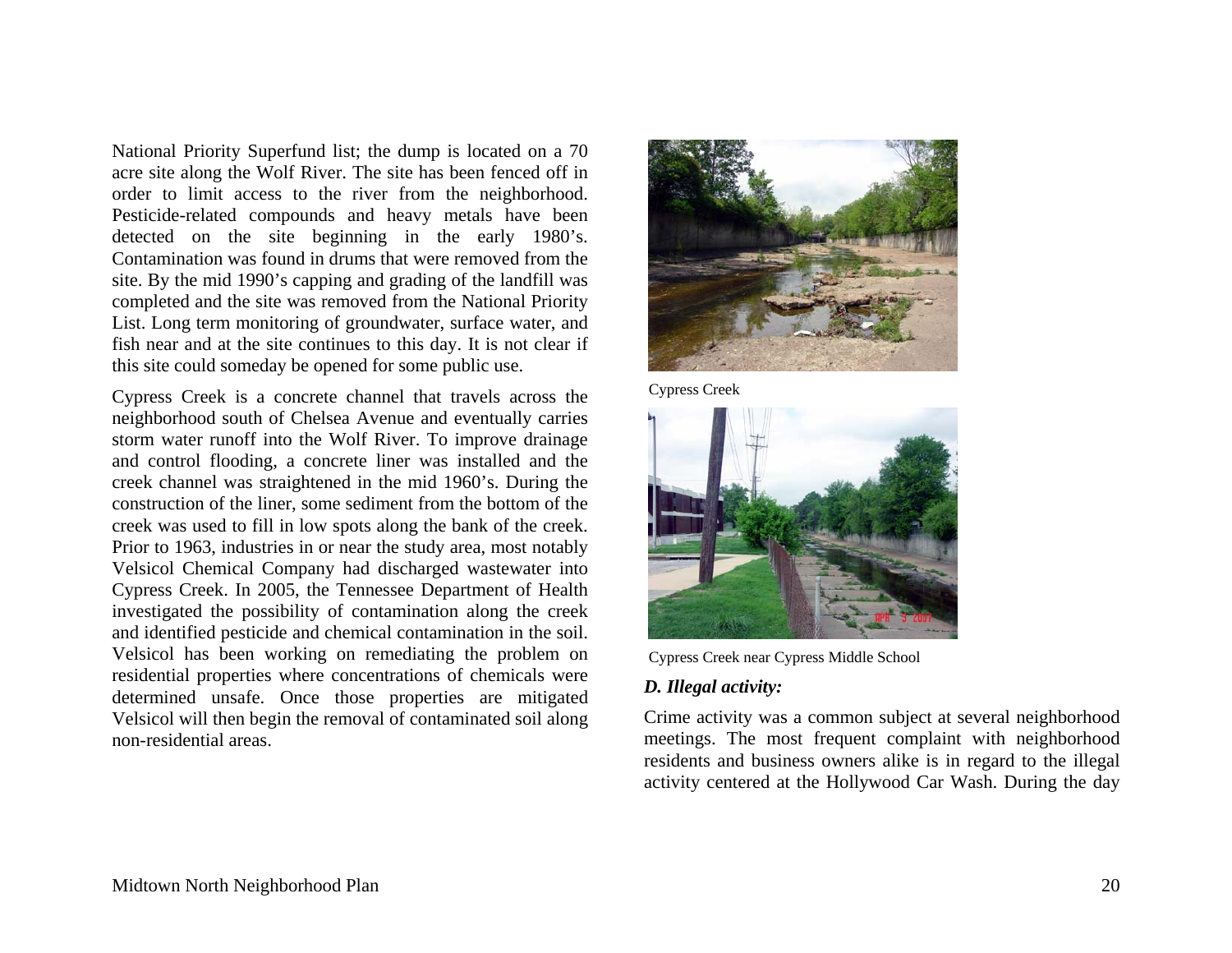and evening, people loitering around the area are visible from the street and it appears that drug transactions are taking place. Other problems include people setting up couches and chairs on vacant lots or loitering near the B-52 Market on Hollywood.

People have also expressed concern that there is not enough police presence in the neighborhood and citizens in the study area are afraid to call the police because they fear retribution from the criminals.



Activity at the Hollywood Car Wash Drug house closed by

#### Economic Stability

Although there is much industrial activity in the area with high paying jobs at Velsico Chemical and Buckman Laboratories, these jobs no longer serve the residents living nearby. One of the issues preventing business to locate into the area is the lack of skilled labor with only 58% of persons over 25 years of age with a high school diploma.

Operation Blue Crush

A retail study conducted by the University of Memphis in 1998 for the North Memphis Planning District, indicated the need for miscellaneous repair services along with other services such as pest control services. Apparel & accessory stores, furniture and home furnishings, and shops selling used merchandise & antiques are also needed according to the study's research. The study also indicated a high abundance of beauty and barber shops, auto repair, and liquor stores in the North Memphis neighborhoods.

### Housing

As noted earlier approximately 14% of the housing stock is either deteriorating or worse. Due to City Code Enforcement budget constraints and manpower needs, the demolition of hazardous property is slow and the abandonment of these properties has had a severe impact in the neighborhood increasing blight. There have been recent efforts to rehab multi-family residences by new ownership include the Goodwill Village Apartments off Peres and Merton and the "A New Place Apartments" off of Howell Avenue. These efforts show m promise that similar projects could be done successfully in this neighborhood.

The demolition of deteriorated housing stock raises the concern of many residents. They would like to see homes fixed up and provide the community with a source of affordable housing rather than have them demolished. The demolition of the Tupelo Apartments off Tupelo Street also presents some new problems. Efforts will be needed to redevelop the site. The parcel is located in a Light-Industrial zone and a discussion will need to take place regarding how to encourage redevelopment of the site and what type of development to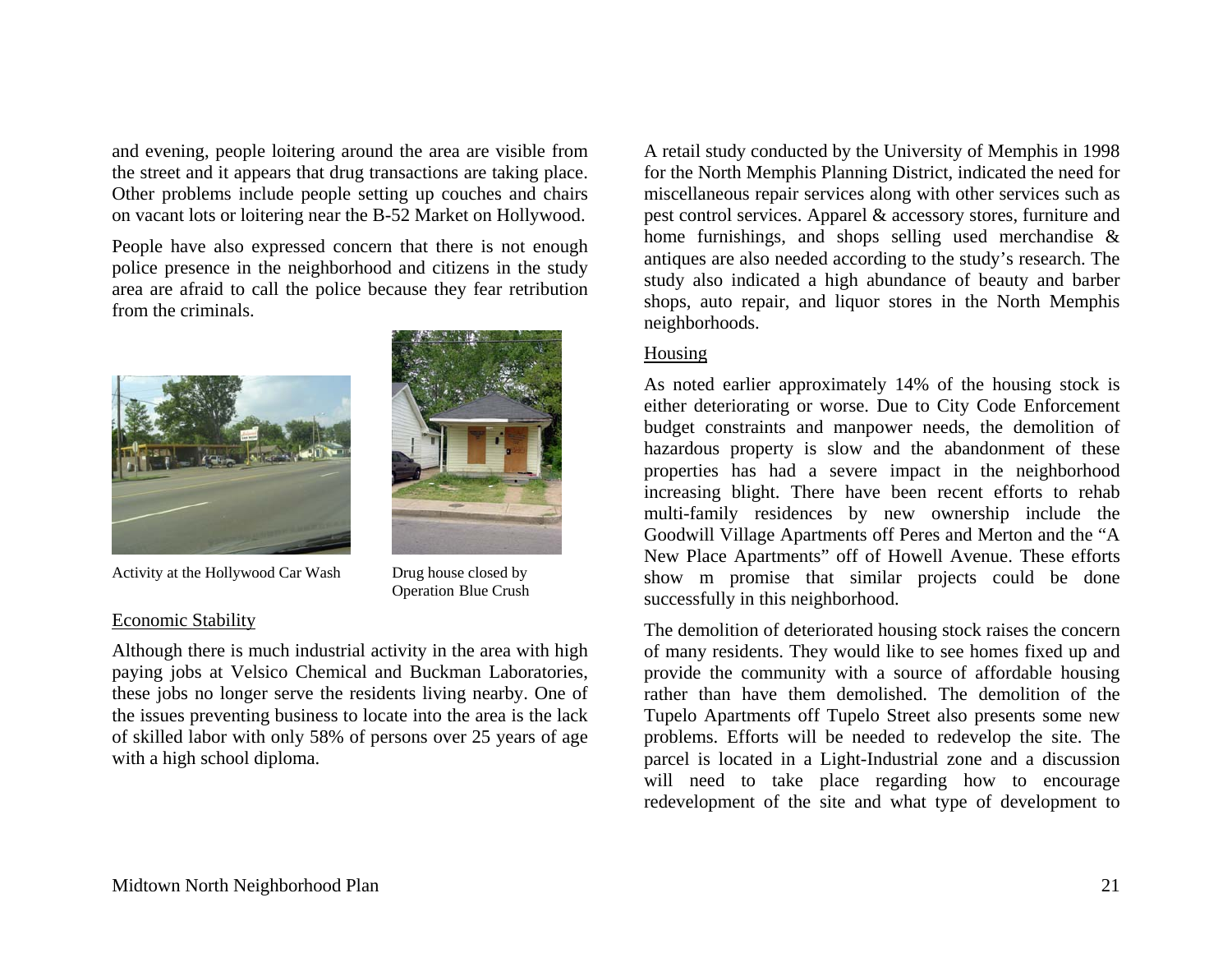attract. Rezoning of the site could possibly encourage the redevelopment for a more compatible use.



Houses in need of demolition



Dumping at Tupelo Apartments

# *V. PLAN RECOMMENDATION ANDIMPLEMENTATION*

As part of the public planning process, concerned area residents and stakeholders helped devise strategies to achieve the goals that were identified early on in the planning process. These strategies include recommendations for the neighborhood, local business owners, and various city/county departments.

**Building Community Pride: Change image of community and work together as an all-inclusive/diverse organization building neighborhood pride.** 

- o **Pursue partnerships with private and public entities.**
- o **Tap into community resources and talent that include historical, art and agricultural resources.**

*Recommendation:* Develop a steering committee as part of the Mid-Town North Community Association to focus on creating a more positive image for the neighborhood. This includes hosting a series of workshops that help residents including school age children understand their history of the neighborhood and how it has developed over time. Other steering committees will be needed to organize neighborhood events and festivals as they are developed.

*Background:* A lack of neighborhood pride and involvement from business owners and residents has been a part in the overall general decline of conditions in the Midtown North neighborhood. The Rhodes Hollywood Springdale Partnership has spurred the development of the Mid-Town North Community Association. Those in the association recognize the need to change the neighborhoods image. The community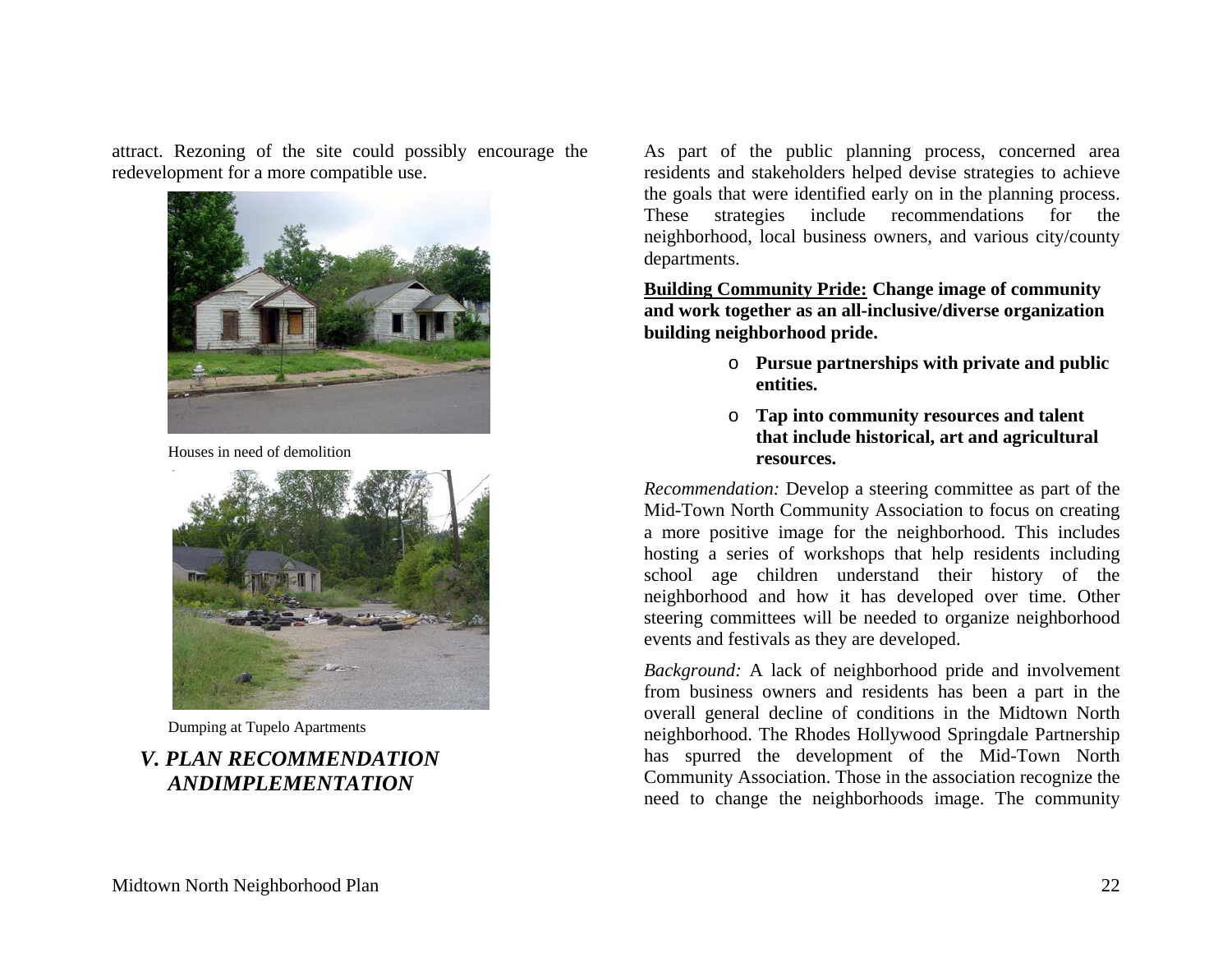association has already begun by expanding the boundaries they serve to include the area as far west as North Watkins Street and as far north as James Road. Along with being more inclusive with the surrounding neighborhoods, they have changed their name and want to be known as Mid-Town North.

Implementation Strategies:

- $\triangleright$  Develop neighborhood history through oral histories, videos and photos. Focus should be placed on the people, business owners and the ethnic origins of the neighborhood.
- $\triangleright$  Make physical improvements to the Hollywood and Chelsea intersection making the intersection a "Gateway" to the community. "Come Home to Hollywood" could be the theme to encourage revitalization and build pride.
- $\triangleright$  Establish a venue for arts and history along with a place to hear local gospel and blues musicians as part of the revitalization.
- $\triangleright$  Host a street festival with sponsorship from local corporations to participate in a sustained effort.

*Responsibility:* Midtown North Community Association will be responsible for the implementation of this recommendation.

### **Community Safety: Provide a safe environment for community residents and businesses.**

o **Investigate and identify opportunities to enhance public improvements along major corridors in the neighborhood including** 

**Hollywood, Jackson, Chelsea, and Springdale Streets.** 

- o **Keep neighborhood streets pedestrian/bike friendly and safe.**
- o **Build leadership at street level to get people to know each other and look out for each other.**

*Recommendation:* Educate, encourage, and develop a traffic management program and adopt a policy that will allow neighborhoods and the City to work together to address the needs for pedestrian and other multi-model transportation safety. Develop a traffic calming toolbox that will employ various forms of traffic calming and pedestrian safety devices in lieu of the current program that institutes speed humps as the means to slow traffic in neighborhoods. Traffic calming features such as curb extensions, pedestrian refuges, and higher visibility crosswalks would be ideal. Crosswalks at major intersections can be created using paving blocks, contrasting color concrete or zebra striping to highlight key crossing areas. The installation of Driver Feedback Signs could tie in with a Safe Routes To School grant application.

*Background:* The Midtown North Neighborhood has the potential to be a pilot project for implementing a city wide traffic management program. Pedestrian activity centers such as the Hollywood Community Center, school crossing areas, and commercial nodes at Chelsea and Hollywood offer an opportunity to provide a safer environment for pedestrians utilizing these social centers. Integrating traffic calming devices can also greatly enhance neighborhood beautification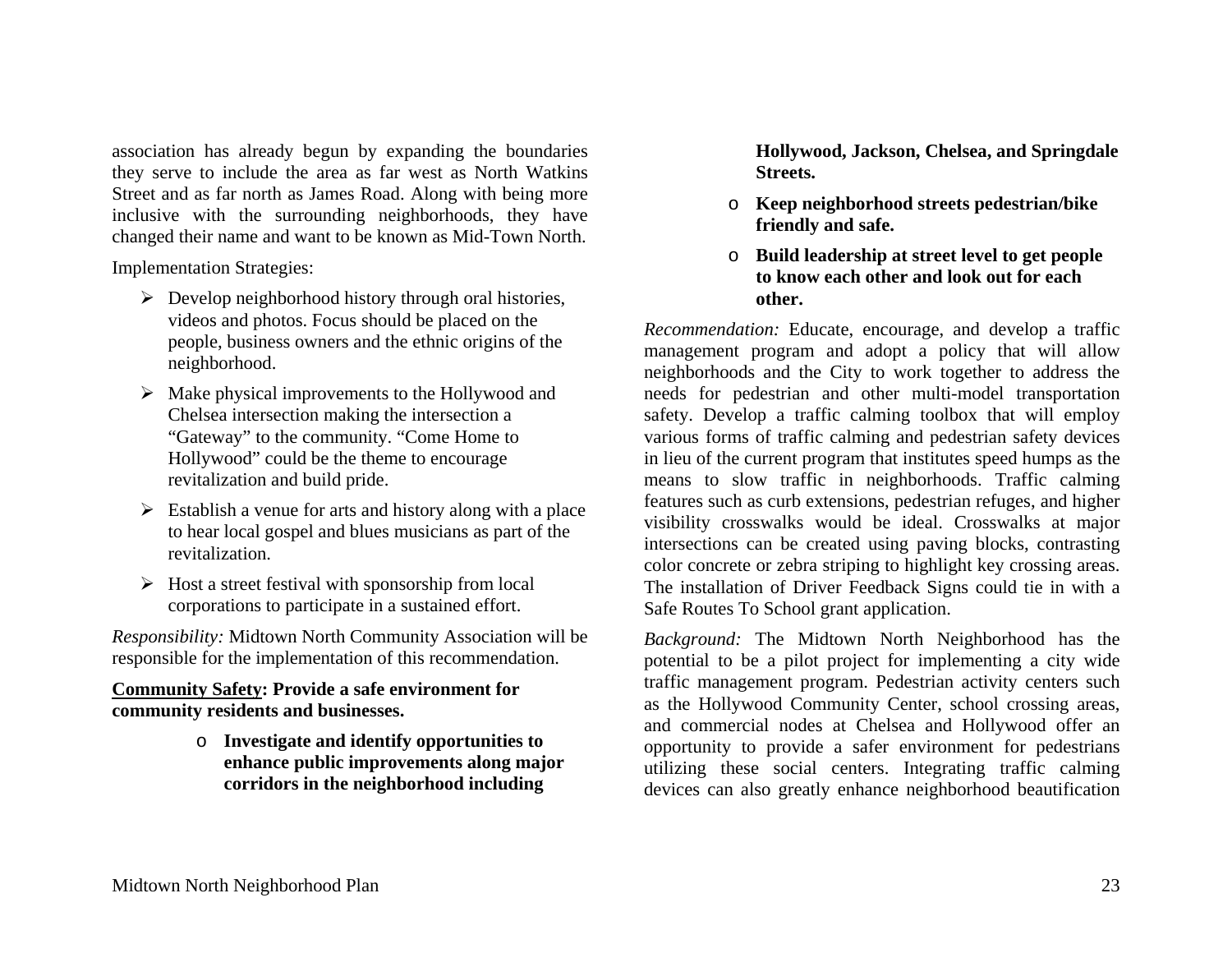and streetscape by providing additional greenspace and street trees. Grass medians along Jackson Avenue in the Rhodes College area have made a dramatic difference in the city streetscape of that area.

### *Implementation Strategies:*

- $\triangleright$  Create dialogue with City Engineer to review traffic concerns near schools, public centers, and shops. Do a traffic study for major roads and identify where key pedestrian crossings should be located.
- $\triangleright$  Work with traffic engineers to design/develop "Stop for Pedestrian" crossing signs and utilize other measures such as driver feedback signs near schools.
- $\triangleright$  Host workshops on pedestrian and bike safety including what to do in dangerous situations (i.e. unleashed dogs).

*Responsibility*: City Engineering Office, City of Memphis Housing and Community Development, Memphis and Shelby County Office of Planning and Development, Memphis City Schools, and Mid-Town North Community Association will be responsible for this program.

*Recommendation*: Provide workshops between the neighborhood residents and business owners with the City Police Department to educate how the neighborhood can play a role and partner with the City Police to deter crime. Also, provide workshops between the neighborhood residents and business owners with the City/County Code Enforcement, Fire and Health Departments to educate the importance of maintaining a safe neighborhood and how to report unsafe and unsanitary conditions.

*Background:*Discussions with members of the community indicated a fear of reporting crime to the Police because of retaliation from the accused. Residents claim that there has been incidents in the past where calling the police has put them in a situation where they become harassed by the criminals. Citizens believe they are being identified even when they choose not to be through caller identification. They are unaware of how to make an anonymous phone call to the police.

### *Implementation Strategies:*

- $\triangleright$  Encourage residents to become Street Leaders to help organize involvement on a street by street basis.
- $\triangleright$  Encourage business owners to become facility leaders to help organize businesses.

*Responsibility:* Mid-Town North Community Association, Memphis Police Department, Memphis Fire Department, Shelby County Health Department, Shelby County Code Enforcement, and City of Memphis Code Enforcement will be responsible for the implementation of this recommendation.

 *Business and Economic Development:* **Attract and support business and development that meet the needs of the community, that encourage employment opportunities and provide livable wages.** 

- o **Seek grant opportunities for façade improvements.**
- o **Attract a grocery store that provides the neighborhood with healthy choices and fresh meat and produce.**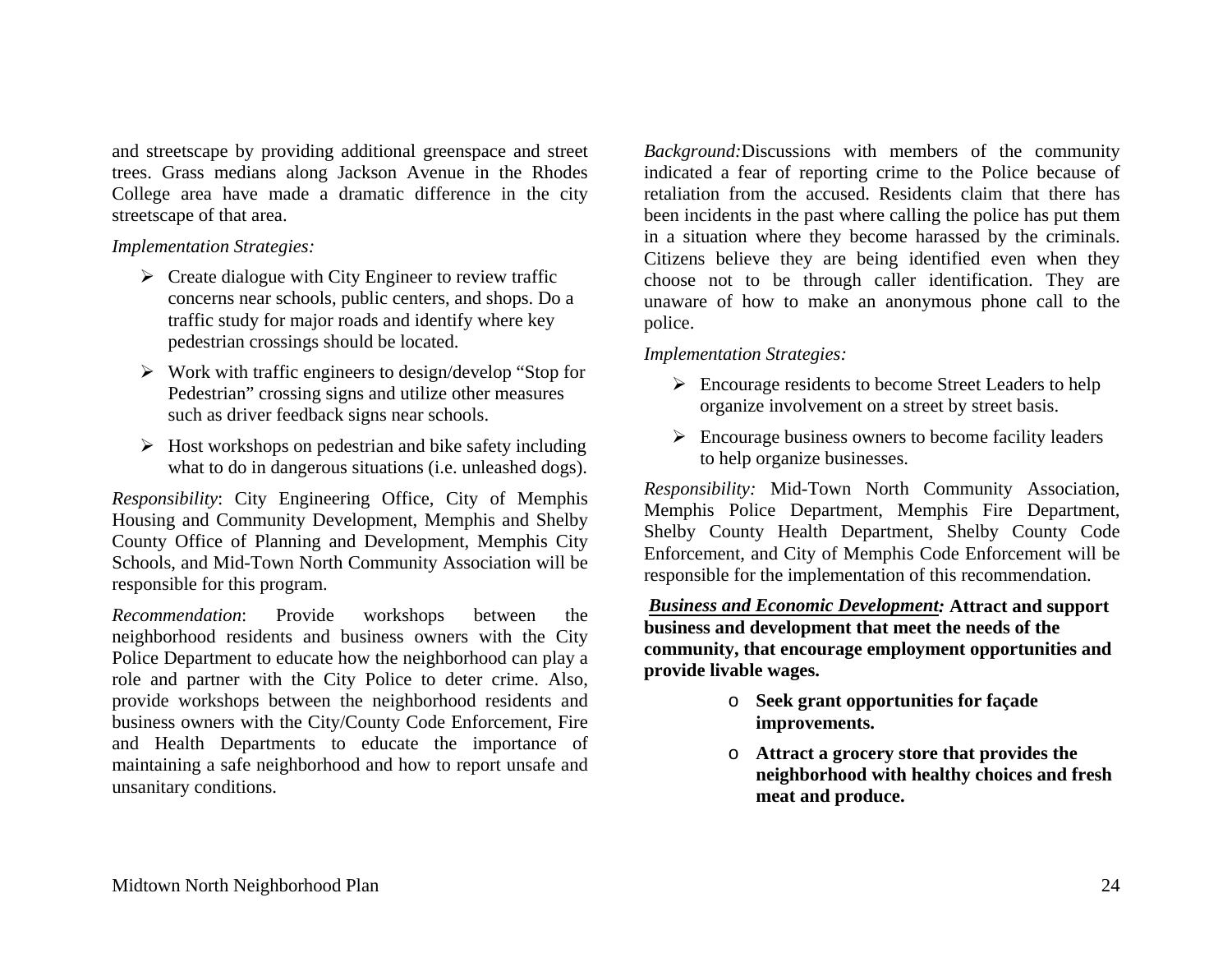- o **Encourage small business development.**
- o **Encourage opportunities for a community market.**
- o **Eliminate problems associated with incongruous businesses.**

*Recommendation***:** Develop a strong working relationship with local church leaders, business owners, community organizations and city departments to foster a Business Development Committee that will provide resources, develop business portfolios, and business plans. Once a plan is developed, the committee needs to work with a local non-profit organization to apply for Strategic Community Investment Funds that will target neighborhood, economic, and community development projects or programs.

*Background:* Businesses in the area are mostly locally owned, with a few franchise businesses such as Walgreens, Mapco, Church's Chicken, and Kentucky Fried Chicken serving the neighborhood. Most of the local businesses have been located in the neighborhood for a long period of time, some have had a turnover in ownership such as Big Jet Supermarket. The Retail Study performed by the University of Memphis indicates that there is definitely a need for more retail to serve the neighborhood and surrounding area.

### *Implementation Strategies:*

 $\triangleright$  Develop a working relationship with local colleges and universities that will foster and educate local businesses and entrepreneurs in how to develop a sound business plan.

- $\triangleright$  Develop a community food/grocery co-op that provides healthy alternatives and is run by the community business and residents. Encourage volunteer time to run store.
- $\triangleright$  Invite local developers to meet with residents to learn neighborhood needs.

*Responsibility*: Local business owners and the Mid-Town North Community Association City of Memphis Housing and Community Development, Memphis and Shelby County Office of Planning and Development, local churches, colleges and universities will be responsible for implementation of these recommendations and strategies.

*Recommendation:* Conduct a parking survey for the commercial node at Hollywood and Chelsea and examine configuration for on street parking in the area. Possible parking opportunities may also present themselves in vacant or underutilized land in the area.

*Background:* Business owners have suggested that there is a parking issue that needs to be addressed in order for this commercial node to thrive. Businesses will not move into northwest corner of Hollywood and Chelsea because there is a lack of available parking in front or behind the building.

*Responsibility:* Local business owners and the Mid-Town North Community Association City of Memphis Housing and Community Development, Memphis Engineering Department will be responsible for implementation of these recommendations and strategies.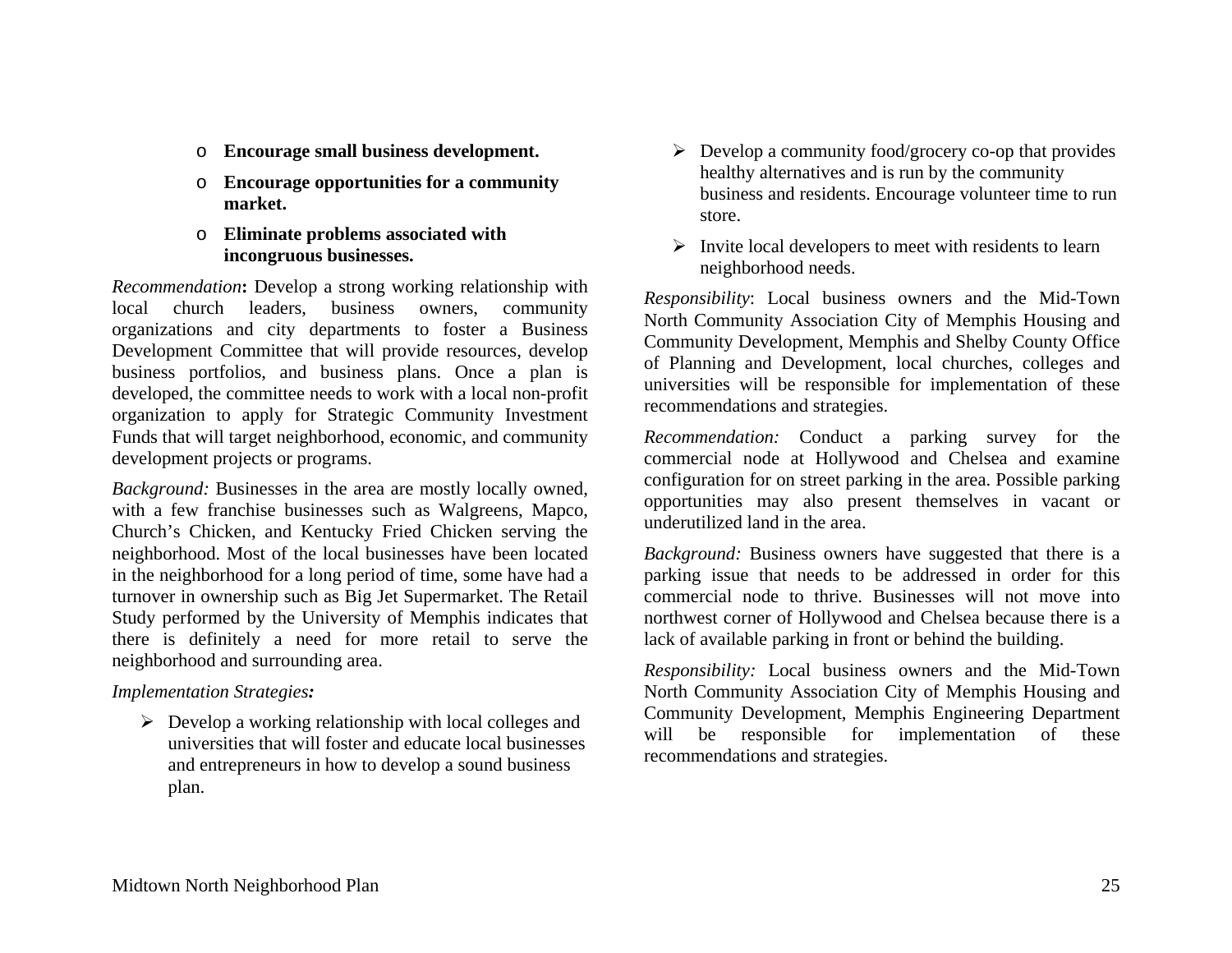*Recommendation:* Conduct a commercial corridor study of N. Hollywood Street between Chelsea and Winnona streets. The study should look at street enhancements and façade improvements to existing businesses. Consider making the intersection of Chelsea and Hollywood a gateway into the community.

*Background:* Abandoned properties along N. Hollywood and lack of adequate landscaping has made the street unattractive to those passing through the neighborhood from other parts of the City. N. Hollywood Street carries a significant amount of traffic on a daily basis that stems from accessibility onto Interstate 240.

*Responsibility*: City of Memphis Housing and Community Development, Memphis and Shelby County Office of Planning and Development, local business owners and the Mid-Town North Community Association will be responsible for implementation of these recommendations and strategies.

*Recommendation:* Once the Unified Development Code has been formally adopted a review of the zoning of commercial property along N. Hollywood Street and Chelsea Avenue needs to be revisited.

*Recommendation:* Change zoning of commercial area along Springdale Street that is currently zoned Single-Family Residential (between Brown and Howell Avenue) to be more conducive with the existing land use.

*Background:* The drafting of the Unified Development Code is still undergoing the public process while this document was being written. Proposed new zoning codes may encourage commercial development in the area that will benefit the community and serve resident's needs.

*Responsibility:* Memphis and Shelby County Office of Planning and Development, local business owners and the Mid-Town North Community Association will be responsible for implementation of these recommendations and strategies.

## **Parks and Green Space: Explore and encourage the addition of green spaces and better utilize our existing neighborhood parks.**

- o **Explore opportunities to extend the V & E Green line into the neighborhood.**
- o **Explore opportunities to reclaim vacant land for community gardens.**
- o **Increase community and recreation services for the elderly and youth.**

*Recommendation*: Formalize an open space committee that will focus on working closely with the City Park Services Division, Shelby County Health Department, and local non-profits geared toward recreation and encouraging health and fitness in the community.

*Background*: The Midtown North neighborhood is located in a unique area of the city that can take advantage of an abandoned railroad line and the Wolf River Greenway and trail system. Unfortunately, some of the biggest challenges occur along the Wolf River where access has been limited in the past due to contamination. The former Hollywood Dump site along the river has since been cleaned-up and is no longer on the National Priority List. Fishing in the pond is still prohibited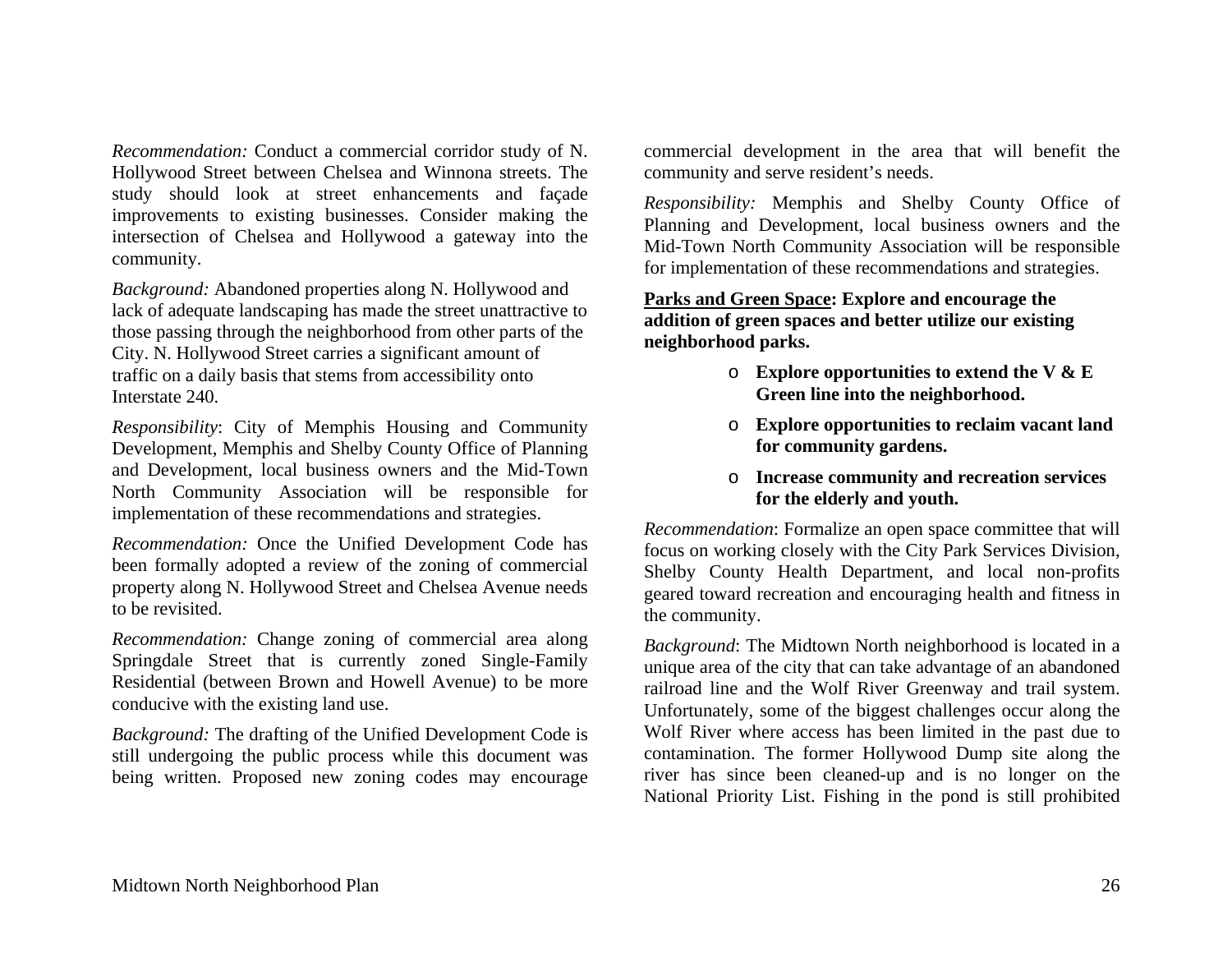and remains fenced in, with another study to monitor the extent of remaining contamination due in September 2010.

*Implementation Strategies:* 

- $\triangleright$  Work with the Wolf River Conservancy to develop walking trails along the Wolf River in the study area.
- $\triangleright$  Educate and inform the public regarding the benefits of expanding the VECA line and creating other neighborhood walking trails.
- $\triangleright$  Develop an adopt-a-spot program and a good citizenship program.
- $\triangleright$  Co-op with businesses to reclaim vacant land for community gardens.

*Responsibility***:** City Park Services Division, Shelby County Health Department, and Mid-Town North Community Association will be responsible for the implementation of this recommendation.

**Housing: Ensure safe and affordable housing for all families and individuals in the neighborhood.** 

- o **Utilize resources and develop programs to rehabilitate housing before homes become abandoned or an eyesore.**
- o **Encourage developers and landlords to invest in the neighborhood and attract responsible tenants and homeowners.**
- o **Develop senior housing opportunities for community style living.**

## o **Pursue grant opportunities (including but not limited to Strategic Community Investment Funds).**

*Recommendation*: Develop a neighborhood housing committee that will host workshops regarding responsibilities of home ownership, financing opportunities, and encourage first time home buyers to invest in the neighborhood.

*Background*: The majority of the housing stock in the neighborhood was built prior to 1960 and requires the necessary maintenance of an older home. A high percentage of homes are renter occupied and some buildings have been neglected by the property owners to the point where they either need to be demolished or need major rehabilitation. The high incidence of poorly maintained homes has severely impacted the neighborhood and is one of the leading factors of blight.

*Implementation Strategies*:

- $\triangleright$  Provide learning workshops for financing from Memphis Area Legal Services, first time buyer programs and sweat equity programs.
- $\triangleright$  Develop a partnership with City of Memphis Housing and Community Development and invite them to participate in housing workshops.
- $\triangleright$  Educate public of all city/county programs available including purchases of tax lots on vacant property.
- $\triangleright$  Invite discussion with local housing developers.
- $\triangleright$  Work with Hyde Park CDC to develop housing opportunities.